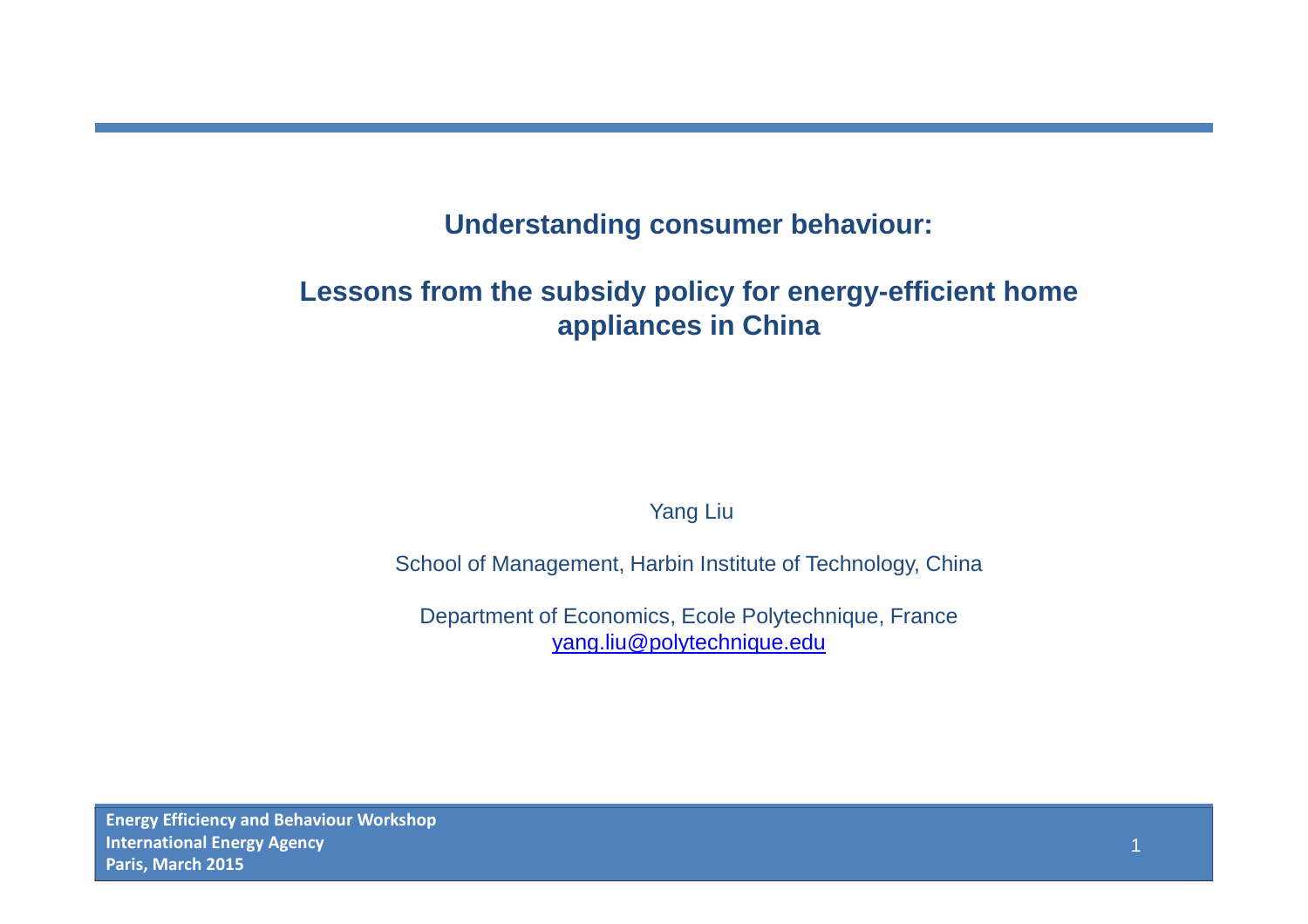## **Overview on the program**

- $\blacktriangleright$  **A nationwide subsidy program for energy-efficient home appliances**
	- -**Five categories:** air conditioner, TV, refrigerator, washing machine, and water heater;
	- -**One year** duration: June 2012- June 2013;
	- -**Cash rebates** ranging from US\$16 to 64;
	- -Financed by the central government : about US\$ **2 billion**;
	- -Consumer spending : about US\$ **41 billion** on over **65 million** energy-efficient home appliances;
	- -Policy objectives:
		- •Promote energy-efficient home appliances;
		- •Stimulate domestic demand to address economic downturn.

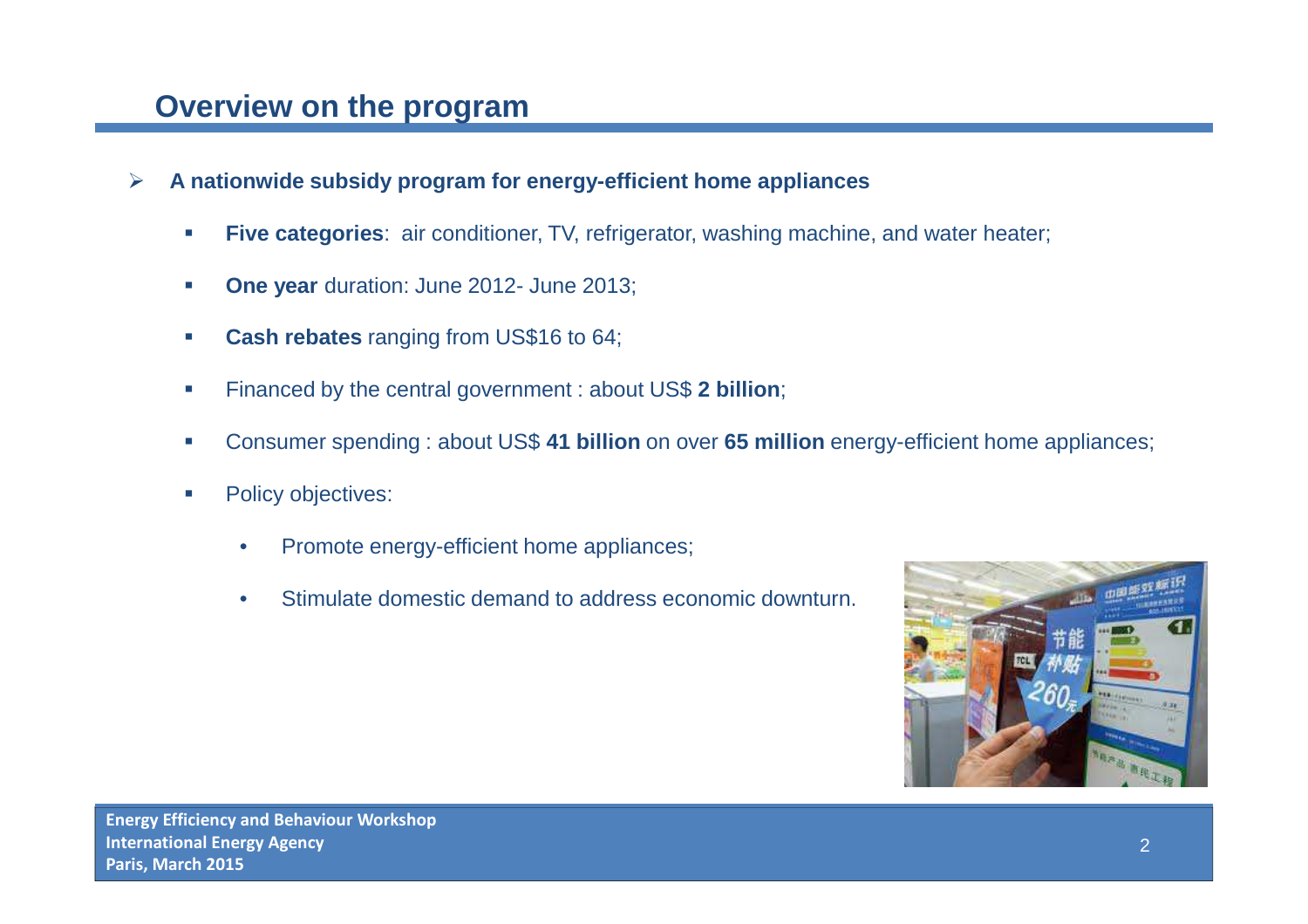# **Sample**

- $\blacktriangleright$  Objective: understanding **internal and external influences** on electricity consumption behaviour.
	- -Household characteristics: income, education, age, and energy saving awareness
	- -Subsidy policy
- $\blacktriangleright$ We have selected Rizhao city of Shandong province to undertake the survey.
- $\blacktriangleright$  Two datasets consisting of **urban** and **rural** households, respectively.
	- -Each dataset includes **participant** and **non-participant** households in the subsidy program.
- $\blacktriangleright$ Divide the sample into **homogeneous subgroups** based on per capita electricity consumption level.
- $\blacktriangleright$  Refer to the publication for more details
	- - X.L. Yao, Y. Liu, and Y. Xiao, "A quantile approach to assess the effectiveness of the subsidy policy for energy-efficient home appliances: Evidence from Rizhao, China." Energy Policy (2014), 73(0): 512-518.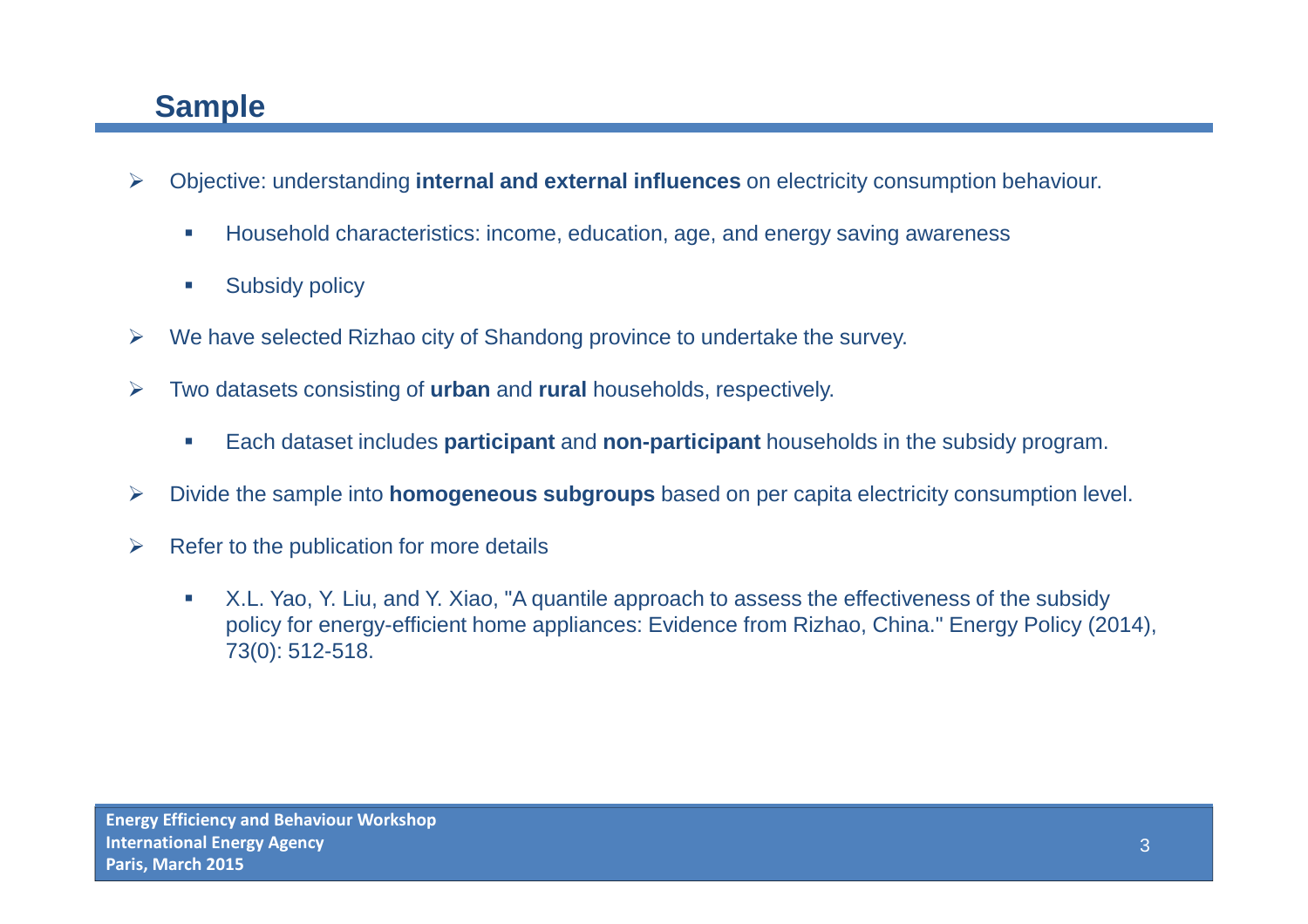

**Income elasticity to electricity consumption** 

Fig. 1. The elasticity of the income to electricity consumption in urban areas.



- $\blacktriangleright$  Responsiveness of electricity demand to **income variation**:
	- **Increases at first and then decreases**  along the distribution range.
	- **The turning point**: at the 50th quantile for the urban families and 70th quantile for the rural families.
	- **Income influence** on the participation in the subsidy program:
		- • At the left of the turning point, **higher income** households participate;
		- • At the right of the turning point, **lower income** households participate (too rich to be attracted by the subsidy policy).

Fig. 2. The elasticity of the income to electricity consumption in rural areas.

**Energy Efficiency and Behaviour WorkshopInternational Energy AgencyParis, March 2015**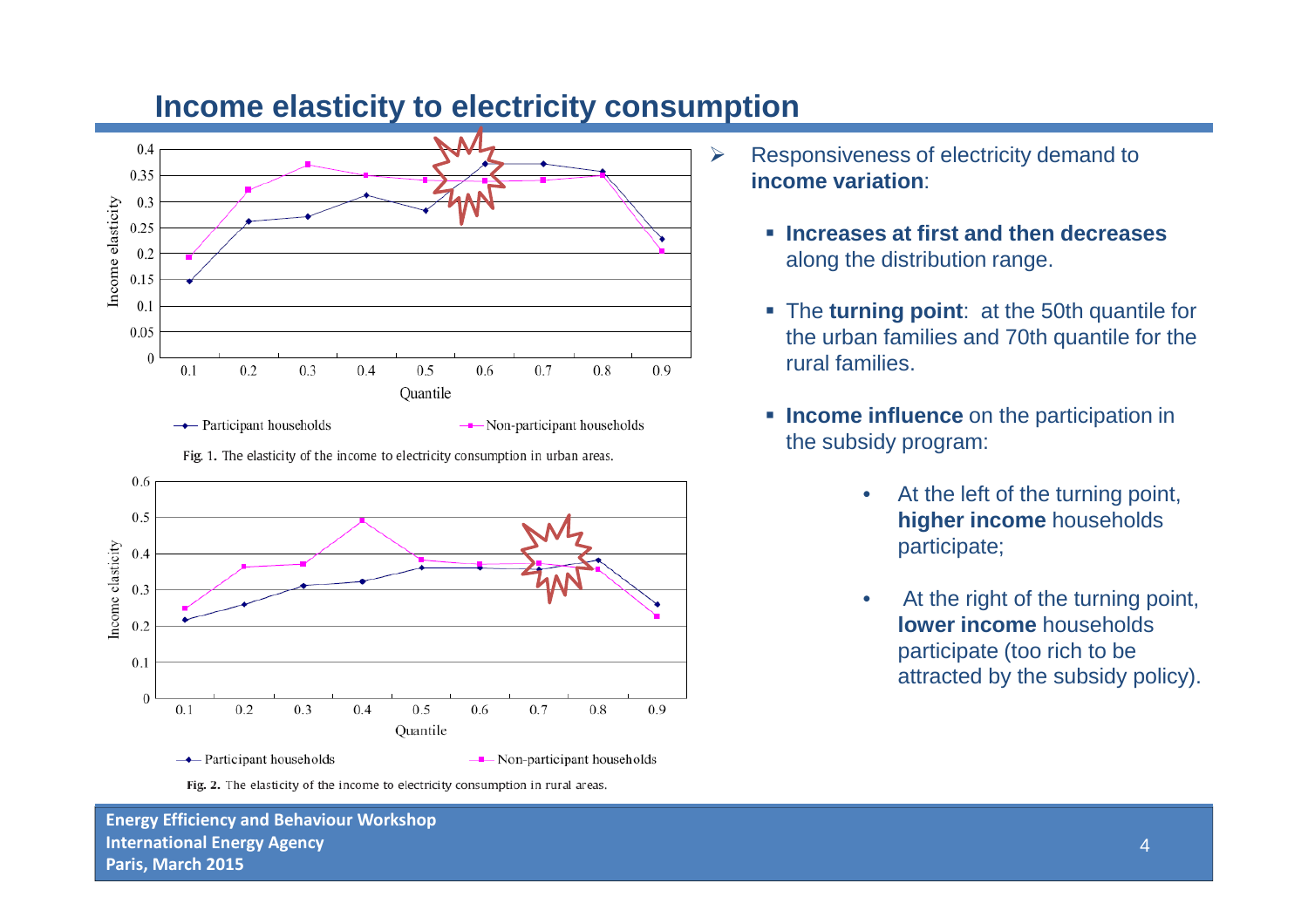## **Impact of education, age and energy-saving awareness**

- $\blacktriangleright$  The responsiveness of electricity demand to the **education level** 
	- **increases across the distribution** : higher education contributes to higher income and leads to more electricity consumption.
	- Non-participant households have a higher elasticity than participant households: the education level **does not** play a prominent role in the purchase decision of energy-efficient appliances.
- $\blacktriangleright$  Responsiveness of electricity demand to the **age variation**
	- In the urban area, **younger population** is more likely to consume more electricity.
	- In the rural area, **aged population** has limited income and thus consumes less electricity.
- $\blacktriangleright$  Responsiveness of electricity demand to the **energy-saving awareness** 
	- Energy awareness helps reduce the demand in the groups of population associated with low and **moderate** electricity consumption.
	- Mostly higher in the non-participant households: counterintuitive but shows that the participation in the subsidy program is probably **not induced** by energy-saving awareness.
	- Energy-saving awareness is more effective (statistically more significant ) in the **rural area** than in the urban area.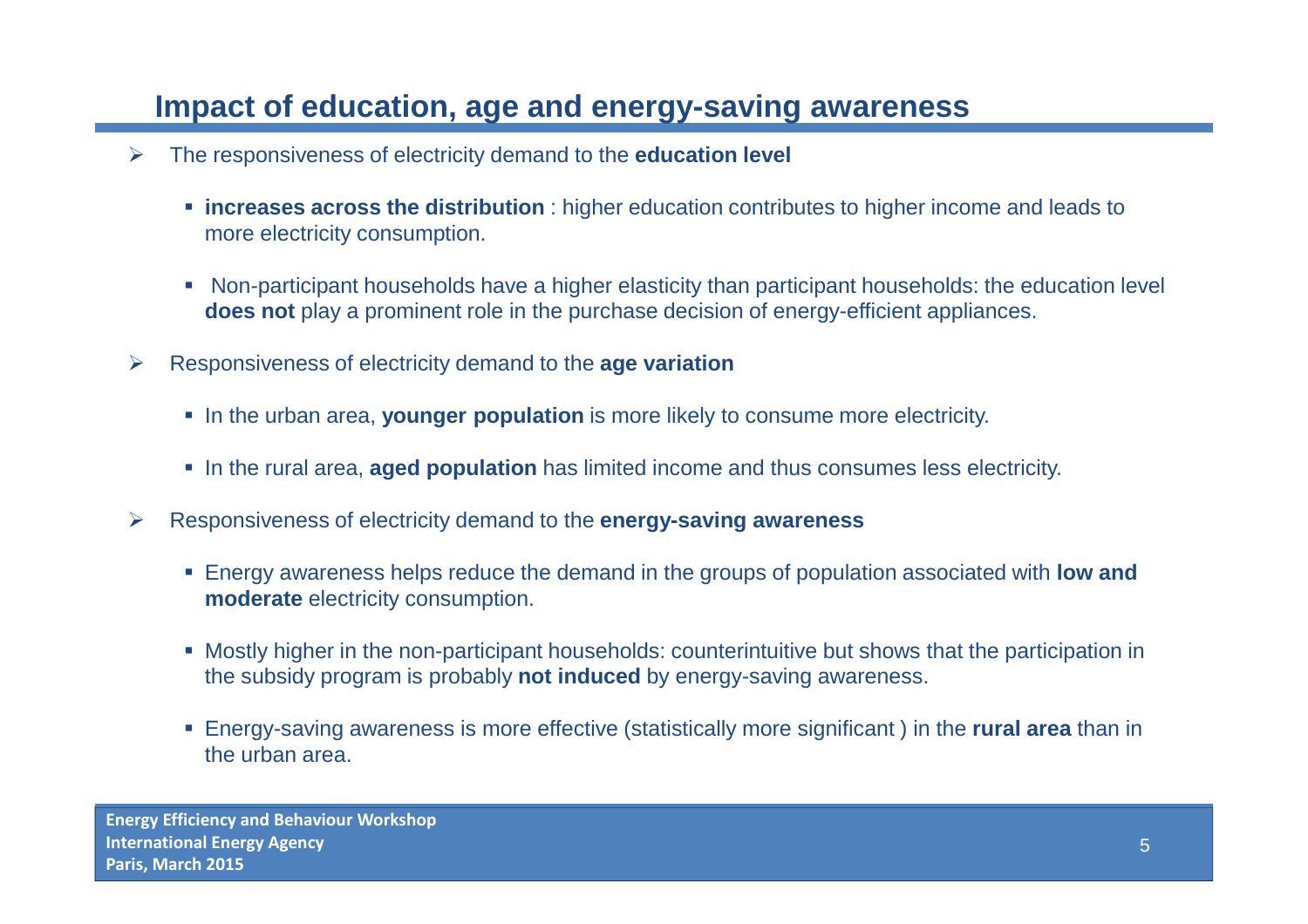

### **Household characteristics vs. subsidy policy**

 $\blacktriangleright$ 



Fig. 3. Impact of household inherent attributes and subsidy policy on electricity consumption in urban areas.



 $\Box$  Effect of household inherent attributes  $\Box$  Effect of subsidy policy Fig. 4. Impact of household inherent attributes and subsidy policy on electricity consumption in rural areas.

**Energy Efficiency and Behaviour WorkshopInternational Energy AgencyParis, March 2015**

- Participant families consume more electricity than nonparticipant families. With a counterfactual analysis, we disentangle the sources of change in electricity consumption.
	- Largely (60%-90%) explained by the **household inherent characteristics.**
	- **The impact of the subsidy policy** is more pronounced at the middle.
	- **Consumer behavior change at the right tail of the** urban distribution (rich population) and at the left tail of the rural distribution ( poor population) is much less sensitive.
- Possible sources of these **rebound effects** associated with the subsidy policy:
	- - Increasing use of home appliances for a better comfort (direct channel)
	- **More revenue for indoor entertainment (indirect** channel)
	- Simply, households are equipped with two TVs! (no replacement condition)